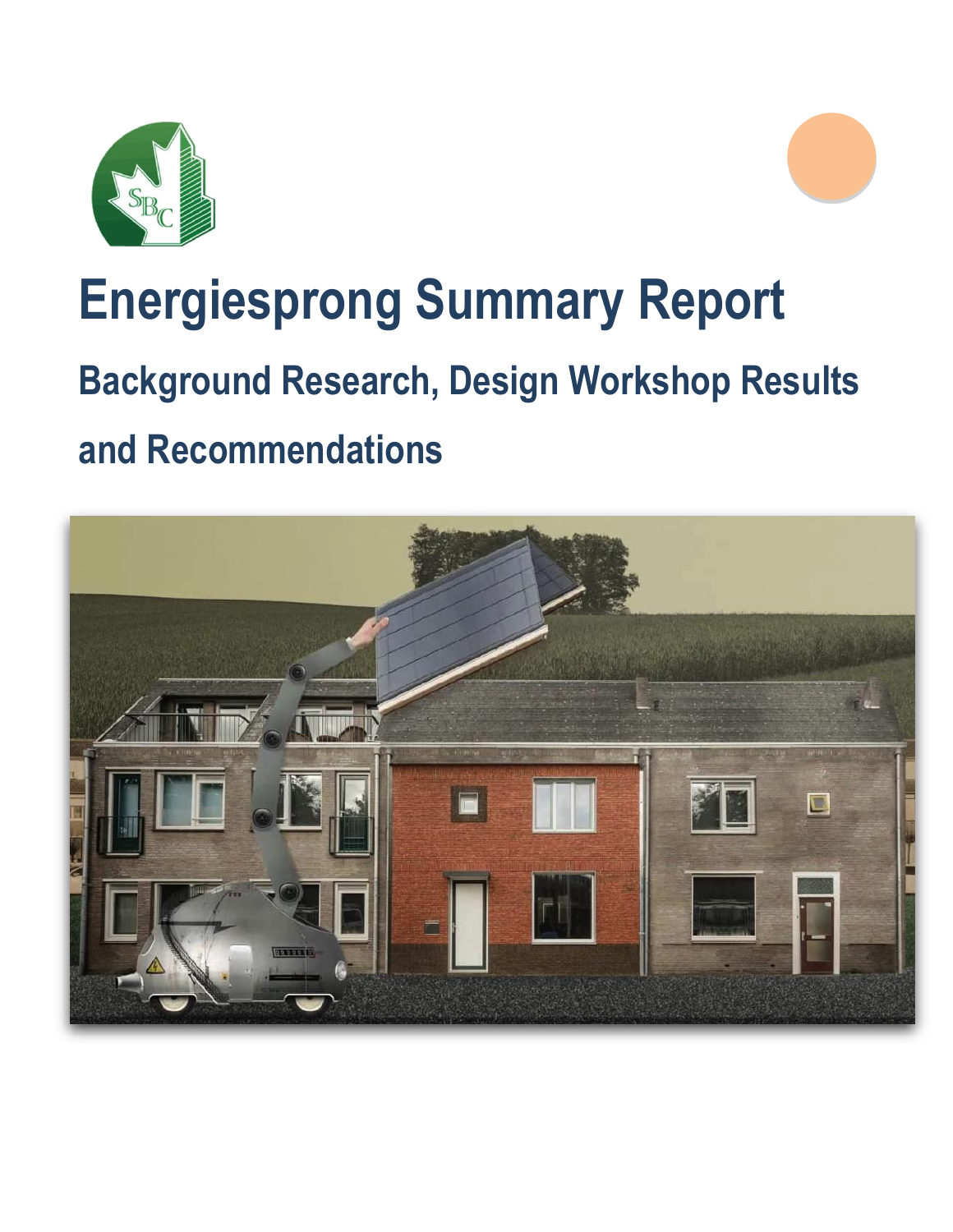# **Table of Contents**

| NET PRESENT VALUE AND UTILITY BILL REDUCTIONS - SPREADSHEET TOOL 11 |
|---------------------------------------------------------------------|
|                                                                     |
|                                                                     |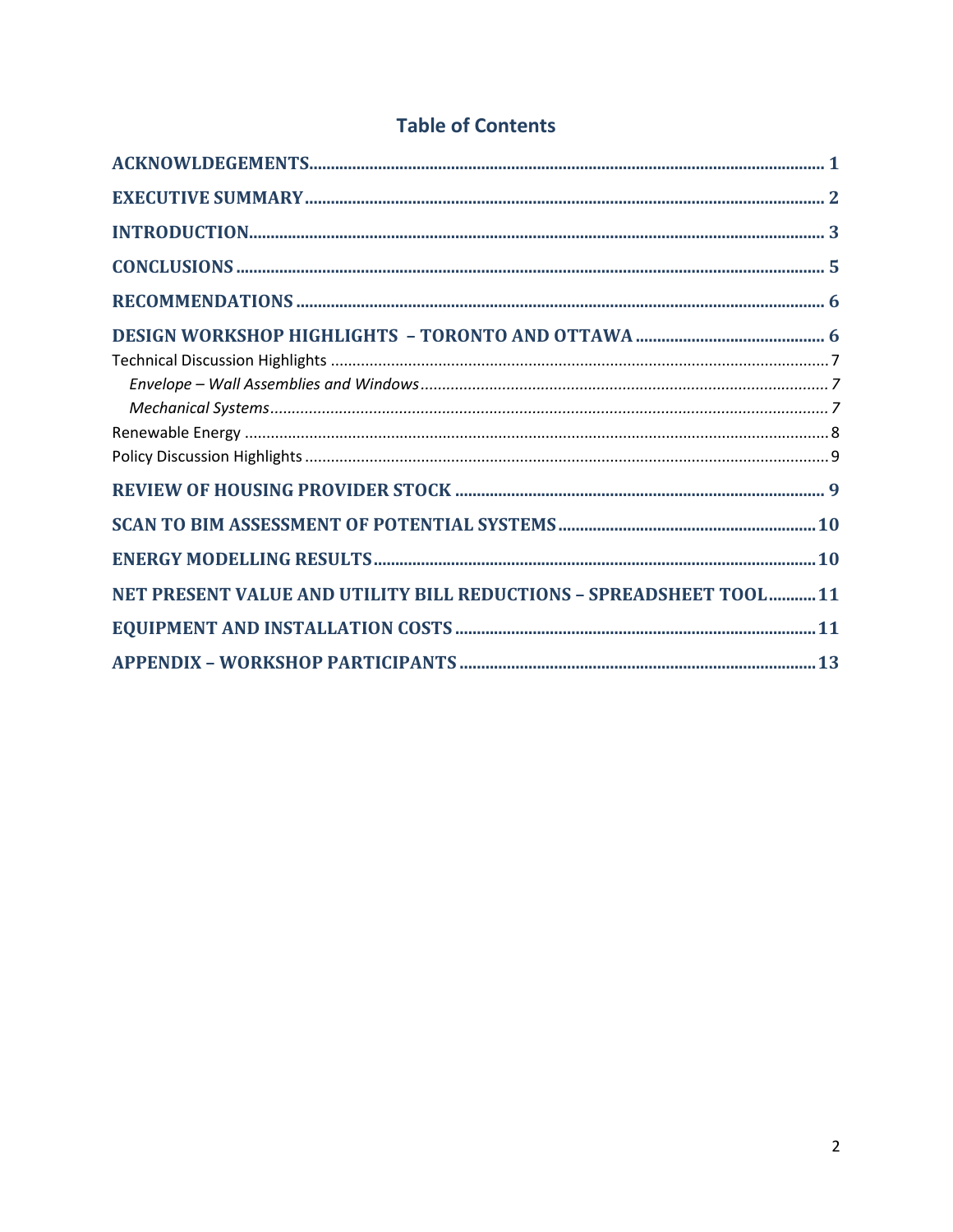# **ACKNOWLDEGEMENTS**

<span id="page-2-0"></span>Since 2016, SBC has been supported in this endeavour by a large number of dedicated individuals and organizations who gave their time, insights and expertise to help us develop this initiative. This includes SBC staff and Board Members, student volunteers from Ryerson University, subject matter experts and energy modellers engaged in the Savings by Design program, staff from the various housing providers and ONPHA, and staff from Posterity Group Consulting, Arborus Consulting, Enbridge Gas, the Pembina Institute and Natural Resources Canada. More than 100 people attended the 2 workshops in Toronto and Ottawa, gave freely of their time and contributed immensely to the process. On behalf of Sustainable Buildings Canada, THANK YOU to you all and we look forward to working with you on the implementation of this exciting program.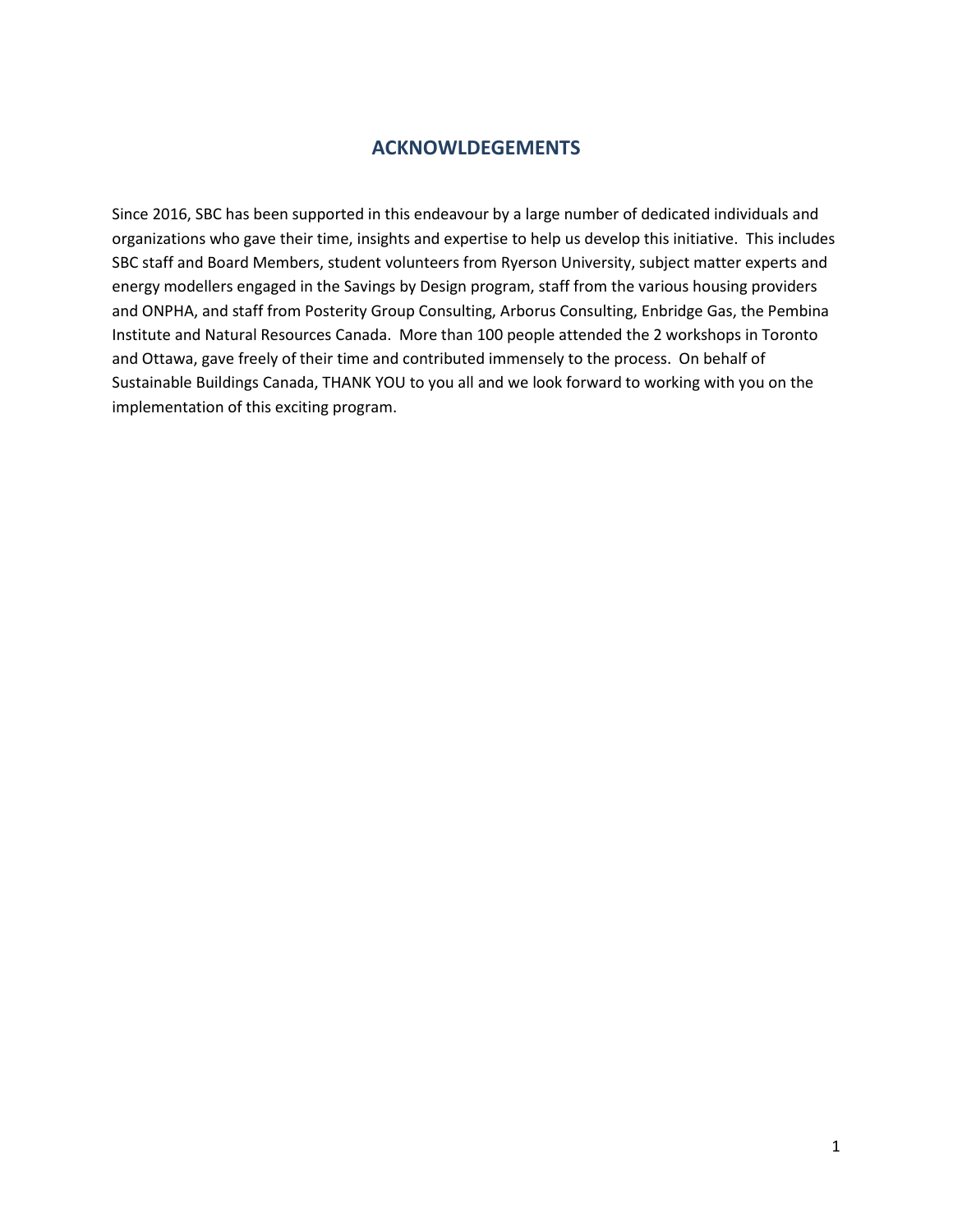# <span id="page-3-0"></span>**EXECUTIVE SUMMARY**

Commencing in 2016, Sustainable Buildings Canada (SBC) undertook to provide the background research and describe the process and requirements for launching an "Energiesprong" initiative in Canada. This Summary Report<sup>1</sup> provides highlights and results of those efforts.

There is an interest and a need for a program that integrates demand, supply, financing, construction and ongoing operations in a holistic, iterative approach to delivering large scale net zero retrofits. The Netherlands experience clearly demonstrates that an open source platform for knowledge sharing would facilitate and replicate the rapid transformation being experienced in Europe. Housing providers are keen to participate and their need is both immediate and substantial. The technical solutions already exist – it is a matter of unleashing the power of the private sector to deliver those solutions on a large enough scale for them to be cost effective.

SBC believes that a regional approach, coupled with a national mandate would be the most effective way to aggregating the demand necessary to engage Industry in the investment required to deliver the transformation. Canada's size and the diverse nature of the stock of homes, local delivery capabilities and climactic conditions means that regional market development teams will be necessary to tailor solutions to the environment and the Industry.

Although there are barriers to adoption, the policy and regulatory regime in Canada has already institutionalized or adopted policy reform in areas that still present barriers to the adoption of Energiesprong in Europe, a condition that will contribute to the ability to rapidly deploy the program.

Having completed the groundwork and with the stated needs and support of housing providers and equipment providers, SBC has 3 overarching recommendations:

- 1.) The Canadian Government fund the creation of Energiesprong Canada, joining the Energiesprong International Initiative in developing the open source knowledge sharing platform, and facilitating the establishment of regional Market Development Teams;
- 2.) The provinces, either solely or on a regional basis, fund the initial establishment of Market Development Teams who will be responsible for facilitating the delivery of the Energiesprong initiative in their regions;
- 3.) The funds derived from Provincial Cap and Trade or Carbon tax regimes be earmarked for the ongoing delivery of Energiesprong refurbishments.

 $\overline{\phantom{a}}$ 

<sup>&</sup>lt;sup>1</sup> Detailed Reports on the 2 Design Workshops are provided separately.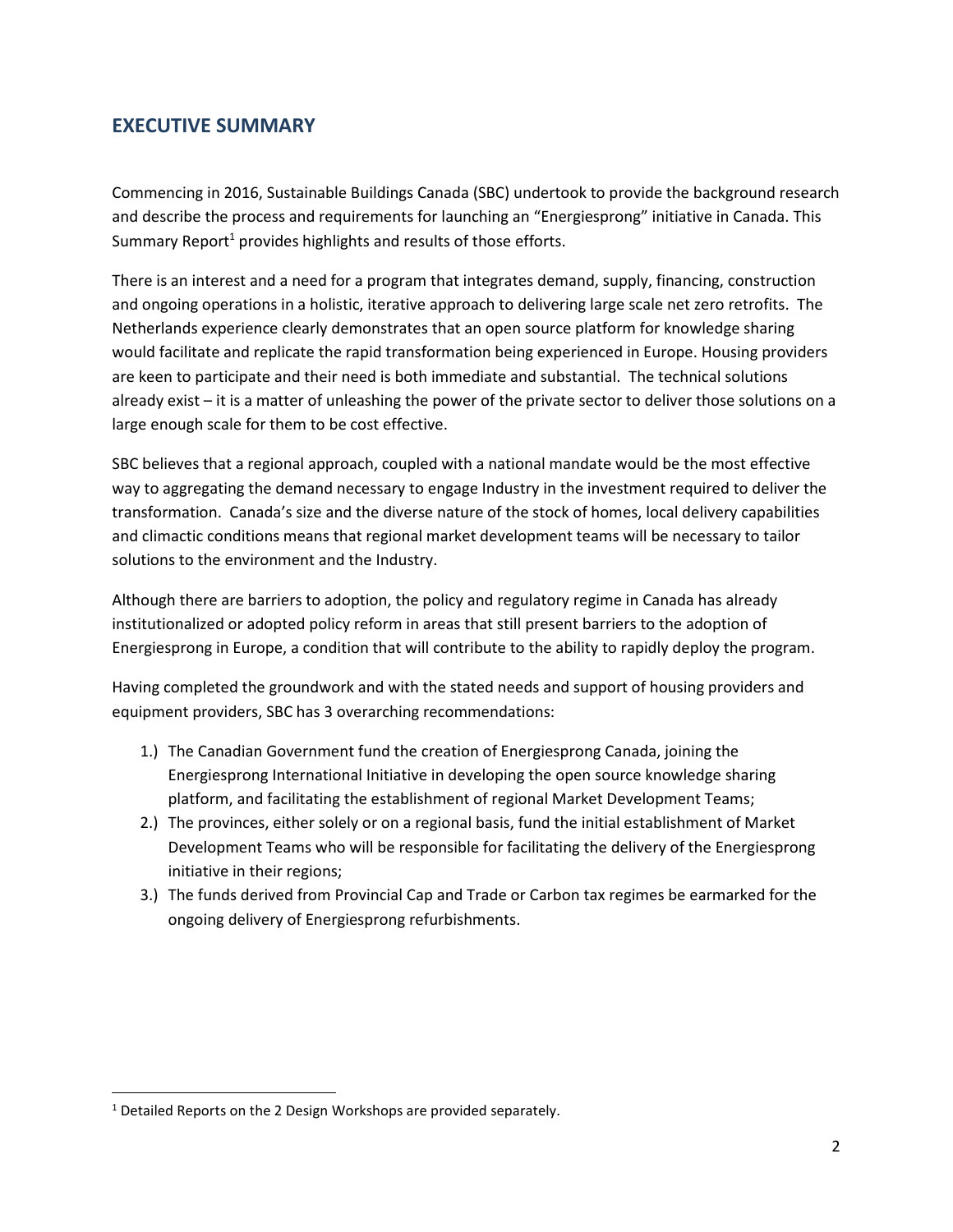# <span id="page-4-0"></span>**INTRODUCTION**

This Summary Report<sup>2</sup> provides highlights and results of the various activities Sustainable Buildings Canada (SBC) has recently undertaken to develop a program platform for the eventual implementation of the "Energiesprong" program in Canada. Energiesprong (ES) is a unique program approach to retrofitting buildings that was originally developed in the Netherlands. The program aggregates retrofit opportunities to present equipment suppliers and constructors with a large enough demand that encourages them to consider large-scale investment in providing the technical solutions. To date, the Dutch program has focused primarily on providing solutions for the social housing sector though contractor solutions providers have recently begun to apply the technologies developed towards new housing construction as well. SBC proposes to similarly focus on the social housing sector in the short term where aggregation of multiple projects can be achieved by engaging a small number of strategic housing provider partners.

The typical retrofit includes a major re-cladding of the existing home, a complete switch-out of the mechanical system, and the addition of a solar photovoltaic system. The intent is to industrialize the process through the use of pre-fabrication and off-site assembly which facilitates rapid deployment with minimal disruption to tenants. In the Netherlands, the entire retrofit activity typically takes two to five days.

Key features and components of the ES program as determined by the Netherlands experience include:

- The only way to achieve the cost effectiveness goal is through scale. There must be a large enough stock of potential to engage constructors and equipment providers and encourage them to change their business practices. In the initial stages, this will require government incentives to offset the cost. Over time, as the supply channels improve and the cost decreases, the amount of government subsidy required will decrease.
- The market is not just a local one. Initially, providers of equipment will likely be local; however, with the scale will come the interest of international equipment providers. Aggregating international ES programs means that the scale can be huge. This will have the potential advantage of further driving down the costs.
- The net zero energy outcome is the goal; however, for the tenant, the benefit is increased comfort and pride of ownership. The NL has experienced spillover benefits from the implementation of projects that include spruced up neighbourhoods and demand for participation in the program for adjacent communities.
- Housing providers have realized significant utility cost savings which have been reinvested in the portfolios. These savings can also be aggregated with state of good repair budgets to amplify the repair investments – in particular, it is used to undertake the interior retrofits.

 $\overline{\phantom{a}}$ 

<sup>&</sup>lt;sup>2</sup> Detailed Reports on the 2 Design Workshops are provided separately.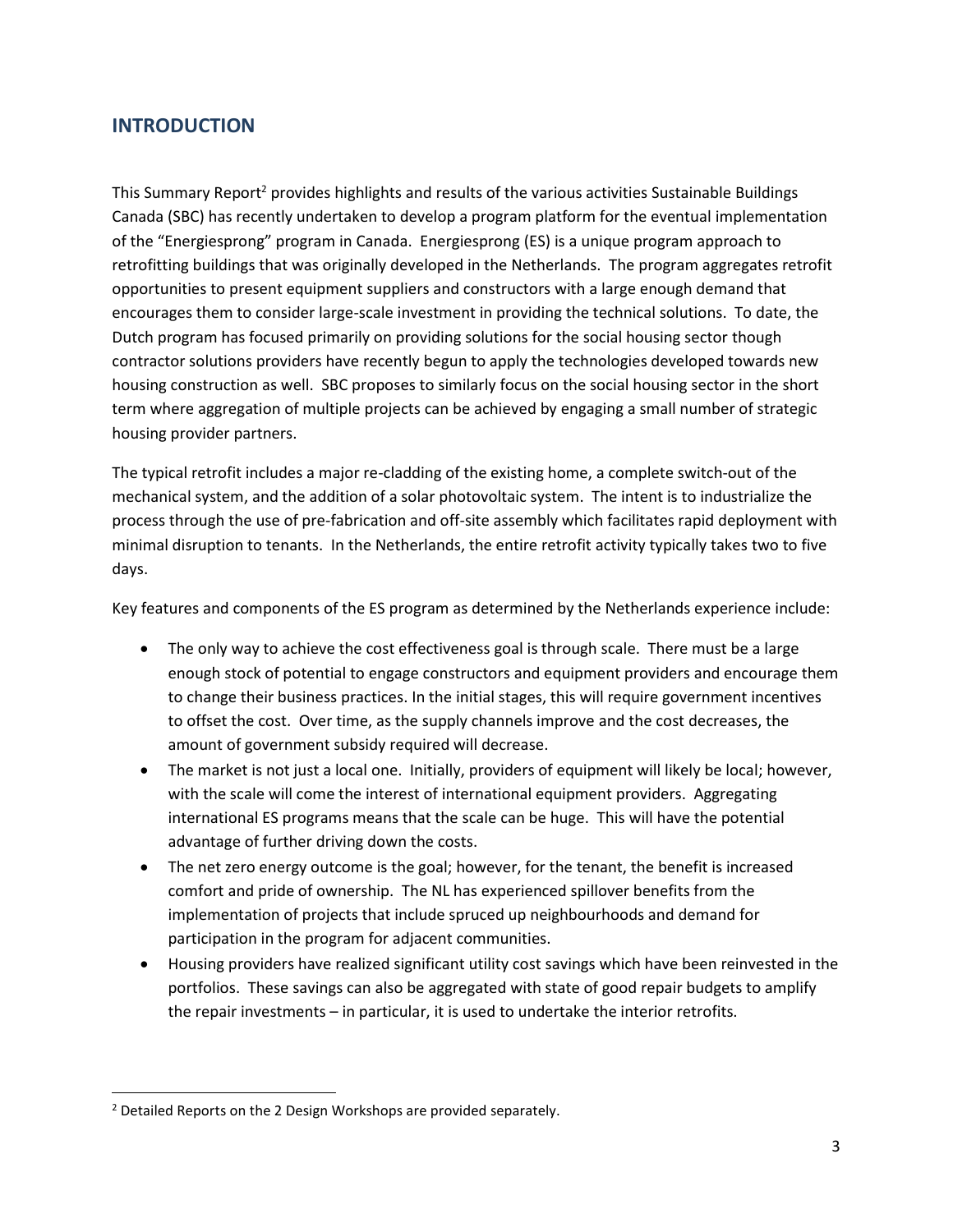- The program features a performance contract that includes specific maintenance requirements over the entire 30-year period. The housing providers are guaranteed high quality and performance.
- The program is a collaboration between the demand side (housing providers) and the supply side – constructors and equipment providers. The traditional spec and bid approach has been shown not to be effective. Rather, the two sets of interests must work together to develop the solutions. It is understood that costs will be high in the short term and mistakes will be made. This is part of the learning curve and must be allowed to occur without contractual constraints. Once this learning has occurred, the various performance contracts can be secured.
- The supply side must re-engineer both its technical practices and its business approaches. Ideally, the constructors will manage the supply side such that middlemen and related margins are eventually eliminated. This helps to drive down the cost. To facilitate this, there must be enough demand (scale) to get the interest of the constructors and suppliers.
- An independent entity (Market Development Team) needs to be established with the responsibility of facilitating the collaboration of the housing providers and the constructors, developing the required tools, including performance contracts and acting as an independent voice for the initiative. This entity (or entities) will require multi-year funding initially, however over time, can be phased out as the market is developed.
- With successful deployment in the social housing market, the program and approach can then be applied to other sectors.

The ES initiative is now being deployed in other countries in Europe and recently New York State has adopted the program for roll-out there. SBC is keen to fast-track the initiative here in Canada and has implemented a number of concurrent activities as a way to accomplish that objective. These include:

- Engagement with key housing providers and related associations in the province of Ontario;
- Review and assessment of housing provider assets resulting in the identification of priority projects for pilot implementation;
- Development of a detailed scanning process and scan to Building Information Modelling (BIM) model development;
- Development of a user-friendly savings and cost estimating spreadsheet-based tool that provides a detailed net present value assessment;
- Energy modelling for the various options using social housing townhomes in Toronto and Ottawa as the example projects;
- Design workshops in Toronto and Ottawa featuring subject matter experts focusing on key technical and policy issues.
- Development of capital cost estimates for the suite of measures identified in the 2 workshops and subsequent research.

This Report provides the highlights of theses activities and also identifies a set of short term (2017-2019) recommendations that SBC will use as it seeks to move to the next phase of implementation. Note that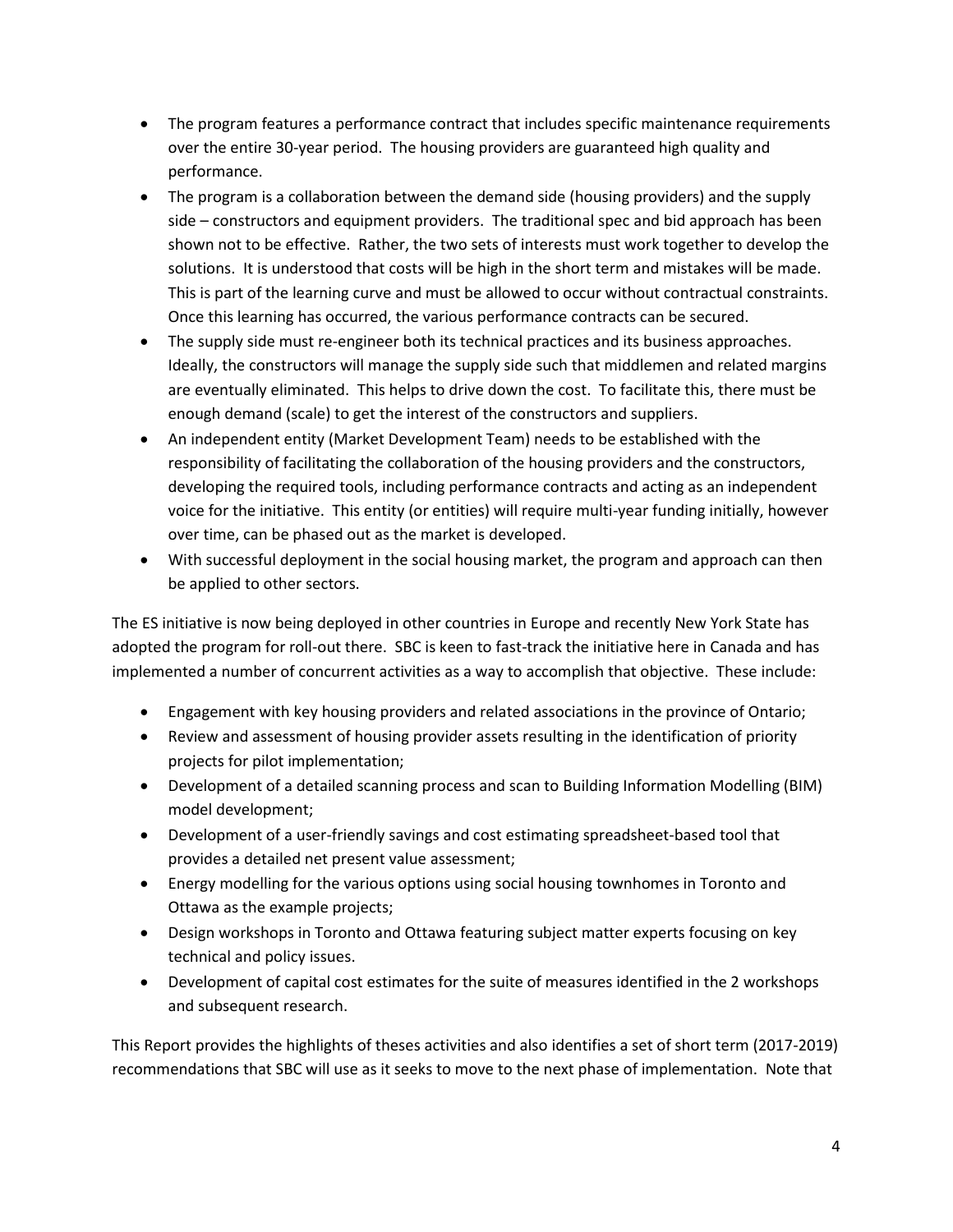these conclusions and recommendations were developed in collaboration with the various workshop attendees, ES representatives and delivery partners. These include:

# <span id="page-6-0"></span>**CONCLUSIONS**

- The Energiesprong approach is a holistic market transformation program, not simply a technical solution;
- Varying climatic conditions across Canada present challenges to adoption of a universal solution and regional conditions need to be considered;
- Housing typology in Canada typically includes basements and solutions need to be identified for their refurbishment as part of the retrofit activity;
- Varying provincial energy prices and grid generation mix will need to be considered as part of the regional analysis;
- There is limited capacity for offsite manufacturing in Canada with some regions more advanced than others;
- There is a robust field applied over-cladding industry currently operating throughout Canada which can be leveraged as part of the ES activity
- Current diversity of utility and government sponsored incentive programs and their delivery agents perpetuates piecemeal retrofitting. These efforts and costs could be re-purposed to support the ES initiative;
- Current research and development activities has demonstrated that achieving high performance through exterior cladding is both feasible and effective in reducing loads to a point where renewable energy and battery storage can achieve a net zero energy outcome;
- Canada currently employs public private partnerships (P3) contracts in delivering infrastructure and institutional programs and that the framework could be adopted to refurbishments;
- Affordable Housing is in desperate need of refurbishment and this program provides a platform for delivering cost effective solutions that do not require displacement of tenants;
- Housing Providers need external administrative, technical and financial assistance to execute on any refurbishments being considered;
- Estimated construction costs for the Energiesprong NL solution are approximately 20% lower in Canada than the initial NL Construction costs.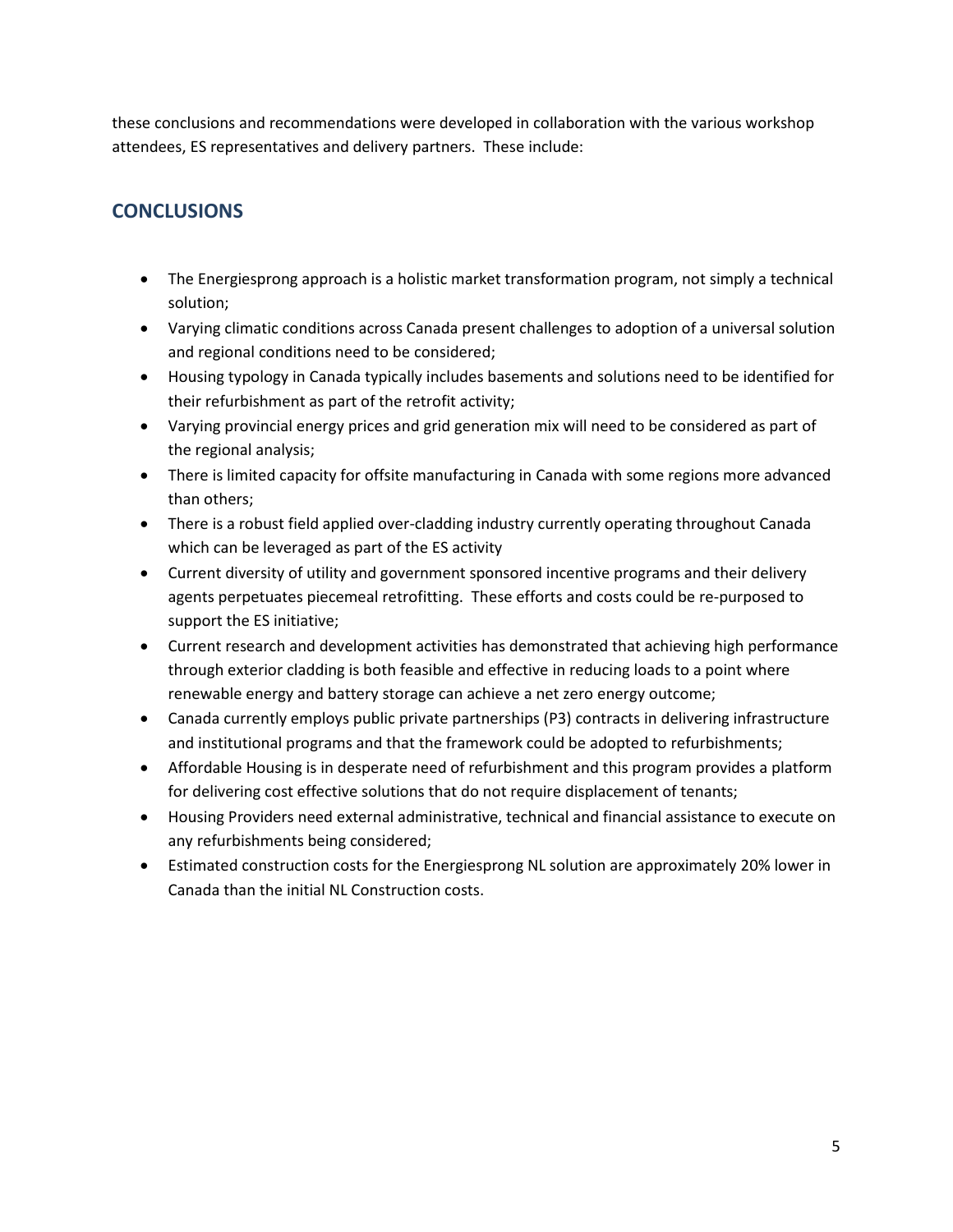# <span id="page-7-0"></span>**RECOMMENDATIONS**

- Secure national and regional funding support for the initiative including both for the development of the Energiesprong Canada coordinating organization, the market development teams and related infrastructure and for the actual implementation of the retrofits;
- Develop a comprehensive roadmap to implementation that identifies the various stakeholders, providers, constructors and partners and distinguishes between national and regional elements;
- Identify and secure regional partners who can assume the role of the Market Development Teams;
- Implement a broader communication activity to showcase the opportunity and secure greater interest and participation;
- Develop supporting documents, tools and sample contracts that can be tested as part of an initial pilot phase;
- Develop a social/community housing engagement strategy and package that includes a variety of supporting tools and sample communications including a tenant engagement strategy that is tailored to occupant types;
- Support housing providers with technical and financial tools and expertise;
- Secure pilot projects that can be implemented in the short term (2018-2019). Focus on larger communities at first to minimize travel and associated logistics;
- Implement the initial pilots and prepare the appropriate reporting documents as part of a detailed evaluation;
- Monitor, collect and share performance and durability results of all projects.
- Develop a knowledge sharing web based platform, linked to the ES International website to enable sharing of regional and international best practices and policies.

SBC notes that securing funding support represents a critical requirement for furthering the initiative. Funding requests are currently being developed for sources in Ontario and at the federal level.

SBC is partnering with the Pembina Institute to establish the first Market Development Teams in Canada and to identify potential funding partners. SBC is also actively seeking partners to assist in deployment across the country.

# <span id="page-7-1"></span>**DESIGN WORKSHOP HIGHLIGHTS – TORONTO AND OTTAWA**

SBC hosted one-day workshops in Toronto and Ottawa to review the Energiesprong zero energy approach and to investigate the feasibility of delivering such a program in Canada. The overarching goal was to identify solutions that will achieve the net zero energy target (or close to it) in townhome projects through the application of advanced envelope and mechanical solutions. Between the 2 workshops, over 100 participants from government, municipal housing providers, building science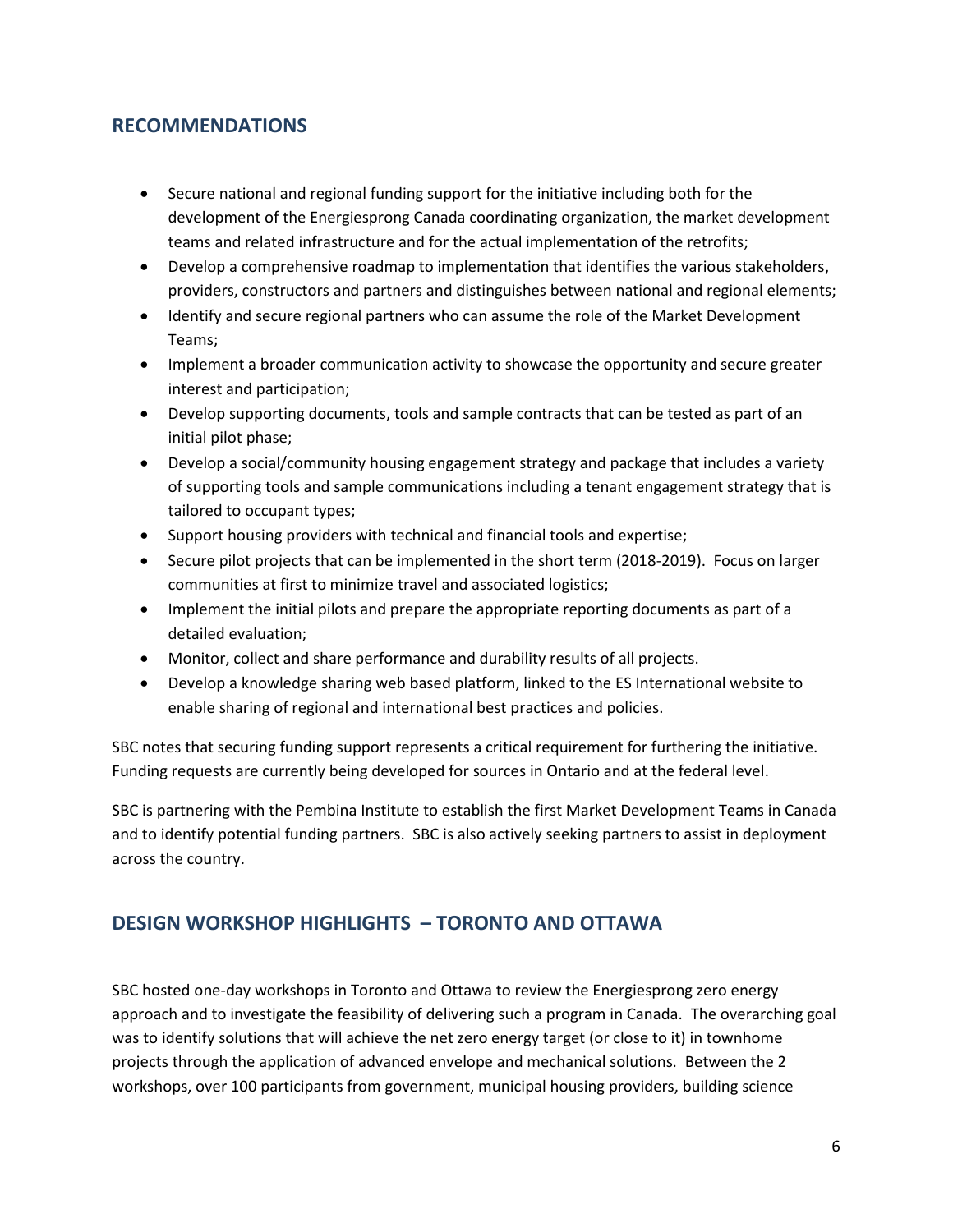professionals, architects, and engineers participated in breakout groups examining both technical and policy issues and opportunities, and weighed those against the qualification criteria of the Energiesprong program. The criteria included:

- 1) Deliver a zero energy fuel cost solution (NOTE this was the direction at the time SBC will revise this goal to be net zero energy only as the new proposition);
- 2) Complete the onsite refurbishment within seven to ten days to minimize tenant disruption;
- 3) Pay for the refurbishment through avoided energy fuel cost and Operations and Maintenance (O & M) expenses;
- 4) Provide a comfort and performance guarantee for 30 years.

Participant teams focused their discussions in two distinct areas:

- 1. Technical solutions for envelope, mechanical and renewable energy components;
- 2. Policy issues and related recommendations.

Participants were asked to identify solutions, issues, and potential recommendations/outcomes that can address the various on-site conditions. Toronto Community Housing (TCH) and Ottawa Community Housing (OCH) provided sample projects (two storey attached townhouse blocks) for study purposes and participants in the technical workshop attempted to identify technologies and solutions specific to those projects.

#### <span id="page-8-0"></span>**Technical Discussion Highlights**

#### <span id="page-8-1"></span>**Envelope – Wall Assemblies and Windows**

Attendees examined 3 wall assembly options and also considered high performance fenestration requirements noting that the effectiveness of the wall assemblies and their adoptability by an offsite manufacturing facility will be critical ultimately determining that wood frame construction and SIPs panels are likely the best solutions in the short term.

It was noted that the above-grade wall solutions did not take into consideration the basement walls and it was determined that an insulation skirt extending a minimum of three feet below grade would be an inexpensive solution with minimal tenant disruption. Attendees were unanimous regarding the need for triple pane glazing systems. Selective glazing for orientation could be used to maximize solar heat gain and minimize overheating and cooling loads.

#### <span id="page-8-2"></span>**Mechanical Systems**

It was noted that the systems employed for space heating in Europe are almost exclusively hydronic whereas Ontario low rise social housing is mostly forced air gas or electric baseboard with some central hydronic. Air conditioning is a recurrent problem with low SEER window A/C's providing the bulk of suite air conditioning at considerable expense to housing providers and tenants where it is used. Adding air conditioning as a resiliency measure was recommended citing the City of Toronto Future Weather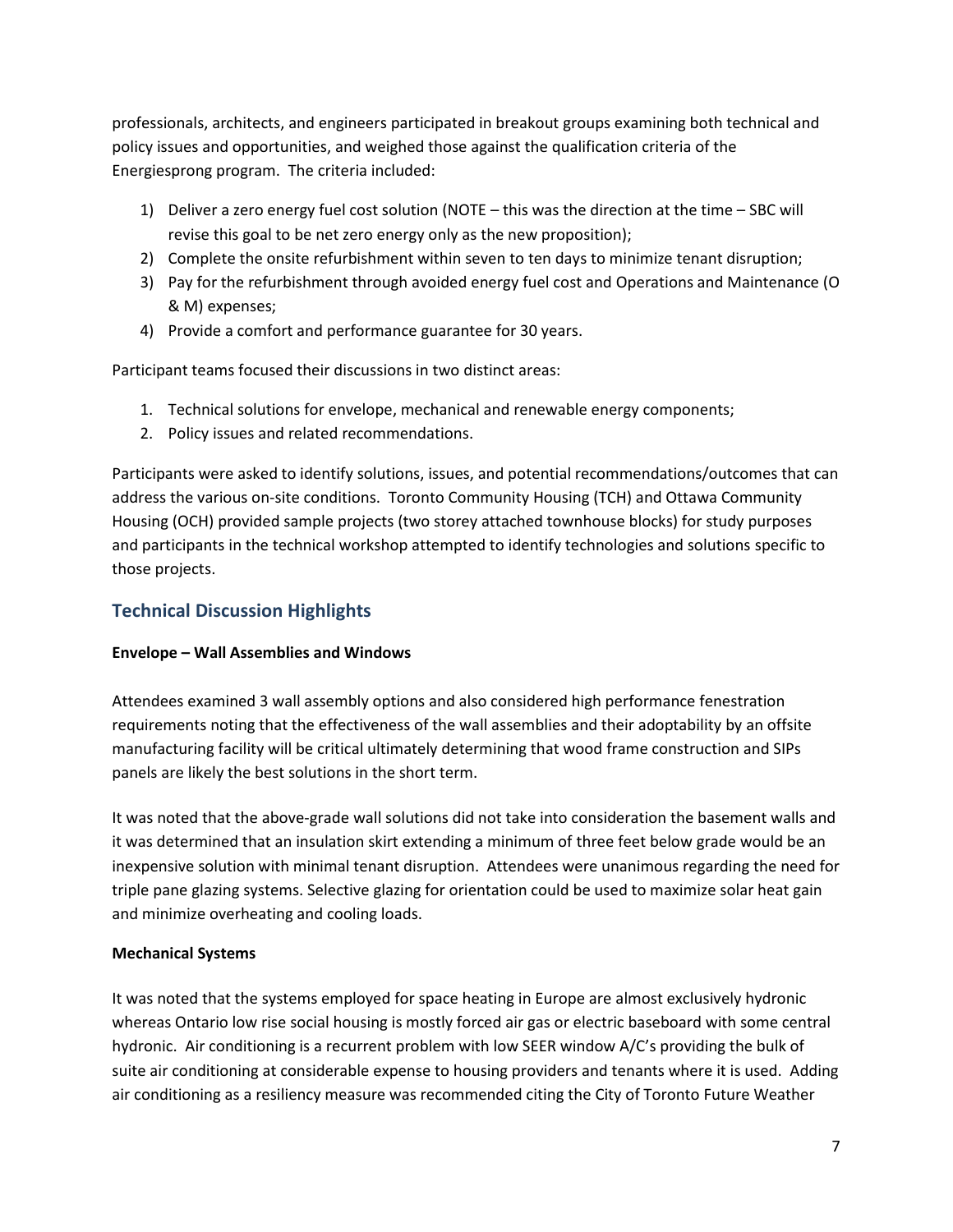report as evidence of that need. As well, it was noted that window air conditioners would clearly compromise the air tightness of the windows and affect the overall energy performance.

Community scale geothermal was considered although construction costs would make paid-through savings unlikely. That could change dramatically if the ground loop was assumed by the natural gas utility and included in their rate base capital expenditure. This could be a viable solution that might be explored for larger projects.

Attendees identified a number of mechanical solutions which are readily available and will dramatically decrease the amount of energy required for space conditioning and water heating. The eventual selection of the appropriate mechanical system will require further analysis, including return on investment and market capacity. Technologies identified include:

- Air source VRV/VRF heat pumps including air to air mini splits and air to water hydronic systems in electric baseboard and hydronic applications ;
- Modulating, very high efficiency natural gas furnaces coupled with air source heat pumps and control systems to optimize time of use rates;
- High efficiency heat recovery ventilation and heat pump ventilation and/or water heating.

#### <span id="page-9-0"></span>**Renewable Energy**

For the purpose of the workshops, the discussion of renewable energy was limited to solar as wind power was determined to be ineffective in the applications due to urban location and tree canopy. Solar thermal was considered but solar photovoltaic (P.V.) was deemed to be more cost effective. Solar thermal would become more relevant if displacing fossil fuel ie natural gas is a priority. Subsequent discussions determined that P.V. is likely to be the only option for renewable energy that is consistent with net zero principles of the program.

Each workshop used the sample project roof configuration to determine the potential electricity generation capacity. In each case, it is estimated that 3 to 5.5 kWp is possible based on the roof configuration. This will in turn provide between 3,600 kW.h and 8,600 kW.h annually. As these estimates were developed using relatively simple approaches and assuming standard P.V. installations, a range of 25% in performance and output can be expected. Based on the energy modelling results, this generation will off-set most of the required energy, but not all of it.

It was also noted that homes that a part of larger community housing developments could also accommodate a larger community energy system. Though the assesment focused on building-mounted P.V., additional PV could be added as parking lot shading as well, adding additional capacity. Access to other roofs in the area for the purposes of contracted P.V. generation is another option that could be used as part of the net zero energy strategy.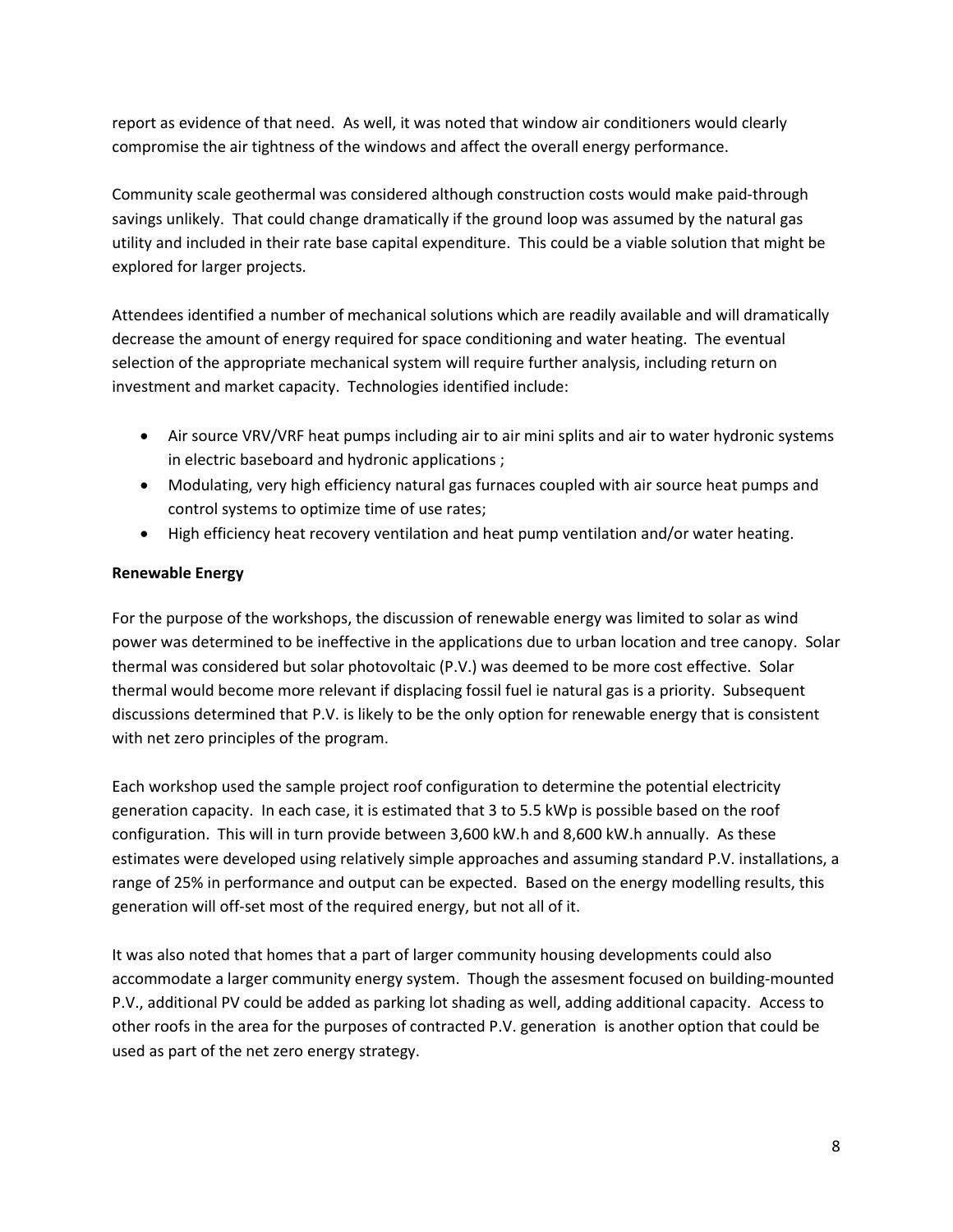# <span id="page-10-0"></span>**Policy Discussion Highlights**

The following provides the highlights of the various discussions including recommendations.

- The huge disparity between the price of natural gas and the price of electricity is an issue, with housing providers in particular indicating that ordinarily they would not favour electricity for space heating. Price signals tend to be more important than perceived energy efficiency opportunities. Natural gas can be a bridge fuel;
- Most providers are taking advantage of energy efficiency programs offered by utilities, however these are not deep retrofit programs such as what is contemplated with ES. Ideally, the ES initiative would integrate with utility programs;
- Electricity infrastructure may not be able to accommodate a large migration of natural gas heating over to electricity. This could be the outcome if electric air source heat pumps are part of the solution. Battery storage would be an effective strategy to optimize use of onsite P.V. generated electricity and minimize the impact on the grid – the battery would be used when grid electricity demand is peaking;
- Programs must understand the "asset management" considerations for housing portfolios. Some parts of the portfolios are not good investments and any program schedules will need to integrate with planned investments and upgrades. Part of the filtering process will require housing providers to participate fully in the selection of the projects;
- The Residential Tenancies Act (RTA) may act as a barrier to implementation; however, most nonprofits are exempt from these conditions;
- Housing providers are required to follow specific purchasing and contracting guidelines that might limit their flexibility in an energy savings program. Government funding is typically established around specific timing and parameters unrelated to other programming activities;
- There may be labour force barriers, challenges with unionized staff, or access to the properly trained trades. There may also be capacity issues with respect to pre-fabrication;
- Social Housing Providers may not have the staffing resources to evaluate their portfolio for eligibility. This needs to considered as part of the program support.

# <span id="page-10-1"></span>**REVIEW OF HOUSING PROVIDER STOCK**

Housing stock information was provided by 10 Housing Providers. Information included address, unit type, number of bedrooms, vintage and utility bill data (where available). For the initial assessment, SBC staff used the address data to assess each building and unit using a Google Map photograph identifying major structural issues, location of gas and electric meters and presence (or not) of chimneys and vents. On this basis, each project was rated on whether it would be considered a good candidate for the pilot project. TCH and OCH provided sample projects on the basis of this selection process. Ideal candidates for the first pilot projects would have relatively simple exterior walls, easy access to the perimeter, and be three to six side-by side townhomes. As a result of the analysis, SBC has identified approximately 20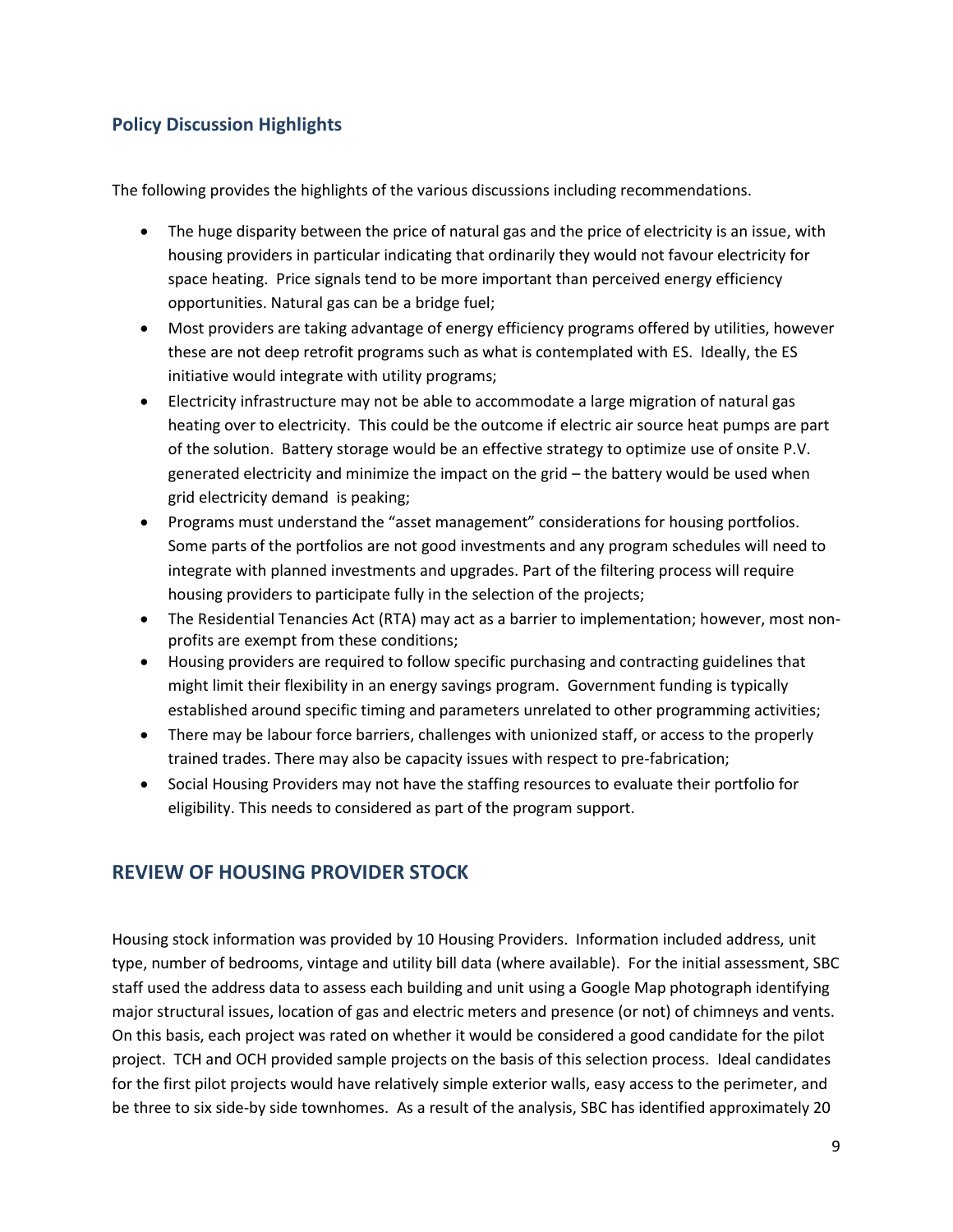candidate projects for each housing provider. These represent the likely first pilot projects that will be delivered. Housing providers will ultimately decide on the appropriateness for each.

# <span id="page-11-0"></span>**SCAN TO BIM ASSESSMENT OF POTENTIAL SYSTEMS**

Scan to BIM is a technology platform that takes point cloud scans of objects or topography and creates three-dimensional images which can then be manipulated within BIM software programs like Autocad or Revit. The process involves field scanning of the object using ground mounted laser scanners or aerial drones, which create point cloud files. These files are then manipulated to create images with tolerances as finite as 1mm that can then be layered with assemblies such as walls, windows, doors, and ceiling in exploded views to allow design integration of mechanical, electrical, and plumbing (MEP) in 3D. It allows design to accommodate actual site conditions like building settling or out of square assemblies when designing over-cladding to eliminate site adjustment. Field measurements of the Reference project provided by TCHC were undertaken by the SBC team with the assistance of George Brown College. These measurements were rinsed through a BIM model to successfully mock up the retrofit prototypes. These would be provided to prefabricators or constructors as part of the recladding design and construction effort.

### <span id="page-11-1"></span>**ENERGY MODELLING RESULTS**

Energy modelling using the Design Builder software and HOT2000 were was undertaken for a variety of wall assembly and HVAC options for each of the Toronto and Ottawa projects. The energy model was developed using the drawings provided from the on-site measurements and the specification of the current HVAC system. This represented the "Reference Case" and was the point of comparison for all the various upgrade options. Several technologies were considered for both domestic hot water heating as well as space conditioning.

Generally, the upgraded wall assembly yielded very similar results for the two options, for both the Toronto and Ottawa projects providing approximately 50% reduction in total energy use. A further 10% to 20% improvement is possible through the application of the various HVAC options. Removing the base loads from the analysis demonstrates that up to 90% of the space and water heating load can be eliminated through the application of the recladding and the HVAC upgrades.

These results demonstrate that significant energy use reductions can be anticipated through the application of an ES style retrofit. Regardless of the heating fuel used, there will be corresponding reductions in the energy bill – representing dramatic savings to the housing provider or end user. While the energy source (natural gas or electricity) has some importance in the final outcome, it is more than compensated for by the large reductions in fuel use that are available through the retrofit activity.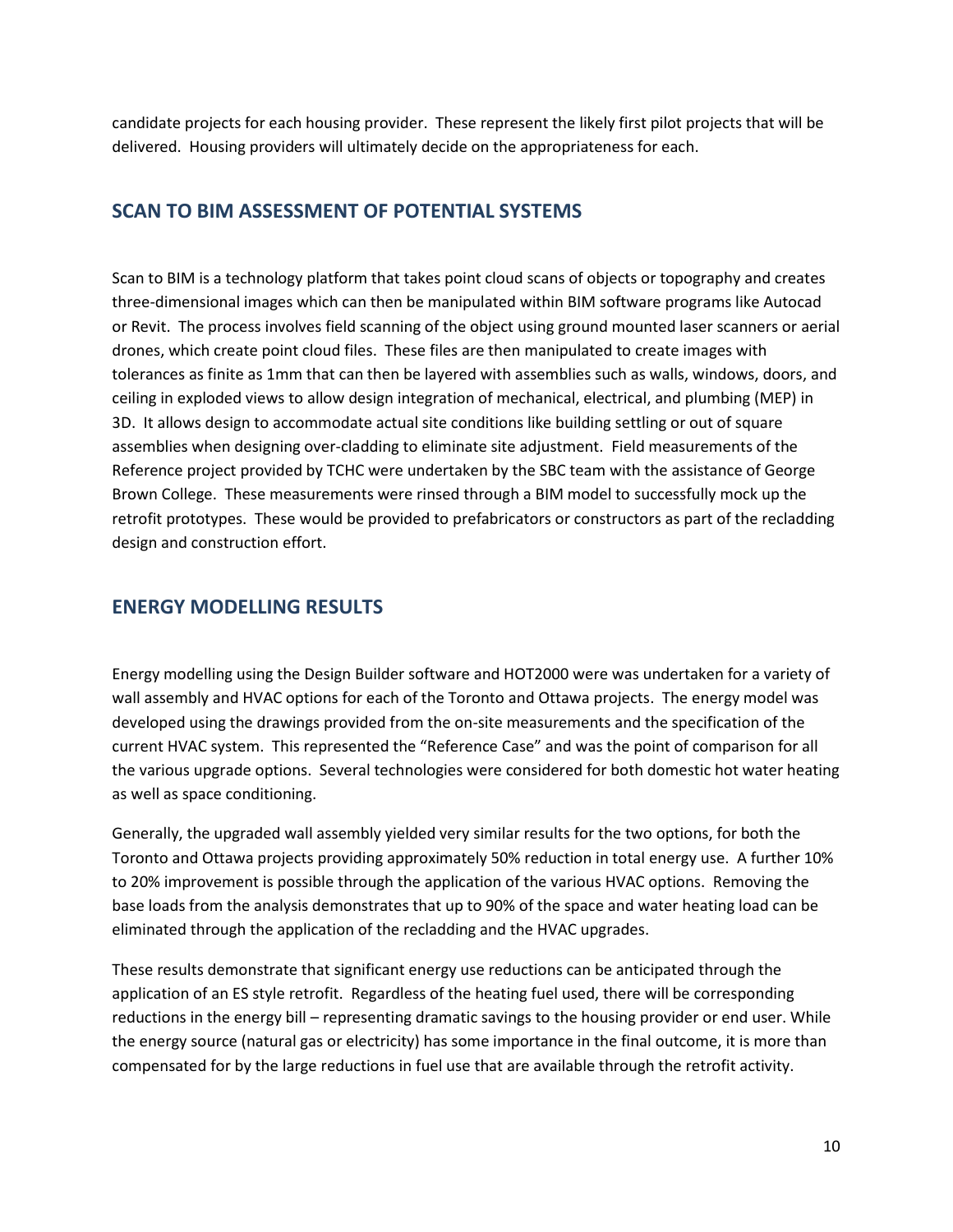# <span id="page-12-0"></span>**NET PRESENT VALUE AND UTILITY BILL REDUCTIONS – SPREADSHEET TOOL**

The Tool was designed to provide a user-friendly framework for housing providers and others to understand the basic information requirements and undertake a simple analysis that provides an estimate of the potential energy reductions and corresponding bill savings. This information is then used to calculate the net present value of the utility bill reductions over a 30-year time frame (consistent with the proposed performance guarantee time frame). Results are generated for an "all electric" unit or a natural gas heated unit. The tool assumes that a PV installation will also be included.

The user can modify any of the inputs, including initial utility bill, estimated savings in percent, generation capability for the PV system etc. A sample output is shown below. This is an example for an actual Ottawa home as provided by OCH and with savings consistent with the estimated energy modelling savings estimates. It is noted that the results will vary for each home, each housing provider and the type of fuel used for space heating.

The tool will also calculate annual and lifetime GHG emissions reductions which can further be used in carbon accounting activity. The tool has already been made available to a number of housing providers and SBC continues to refine the tool based on feedback from users.

| Electrical House - 1 unit                           | electric baseboard heaters |            |
|-----------------------------------------------------|----------------------------|------------|
|                                                     |                            |            |
| New Annual Electrity Usage after solar installation | 3,250                      |            |
| <b>Total Annual Electricity Cost</b>                | \$<br>520.00               |            |
|                                                     |                            |            |
| <b>Total Annual Electricity Cost Savings</b>        | \$<br>1,880.00             |            |
|                                                     |                            |            |
| Total Annual Electricity Savings                    | 11,750                     | kWh        |
| Electricty emissions factor                         |                            | 50 $g/kWh$ |
| CO2 reduction per unit - Electricity/yr (tonnes)    | 0.16                       |            |
| Total CO2 reduction/unit/LIFETIME (tonnes)          | 4.88                       |            |
|                                                     |                            |            |
| Principle                                           |                            |            |
| Nominal Interest Rate                               | 3.00%                      |            |
| Inflation Rate                                      | 1.25%                      |            |
| Real Interest Rate                                  | 1.75%                      |            |
|                                                     |                            |            |
| <b>Net Present Value</b>                            | \$43,589.40                |            |

#### **NPV Tool Output**

# <span id="page-12-1"></span>**EQUIPMENT AND INSTALLATION COSTS**

SBC contracted with a costing expert who undertook a detailed analysis of the expected capital and installation cost for a typical 4-unit townhome retrofit. SBC used the cost spreadsheet provided by the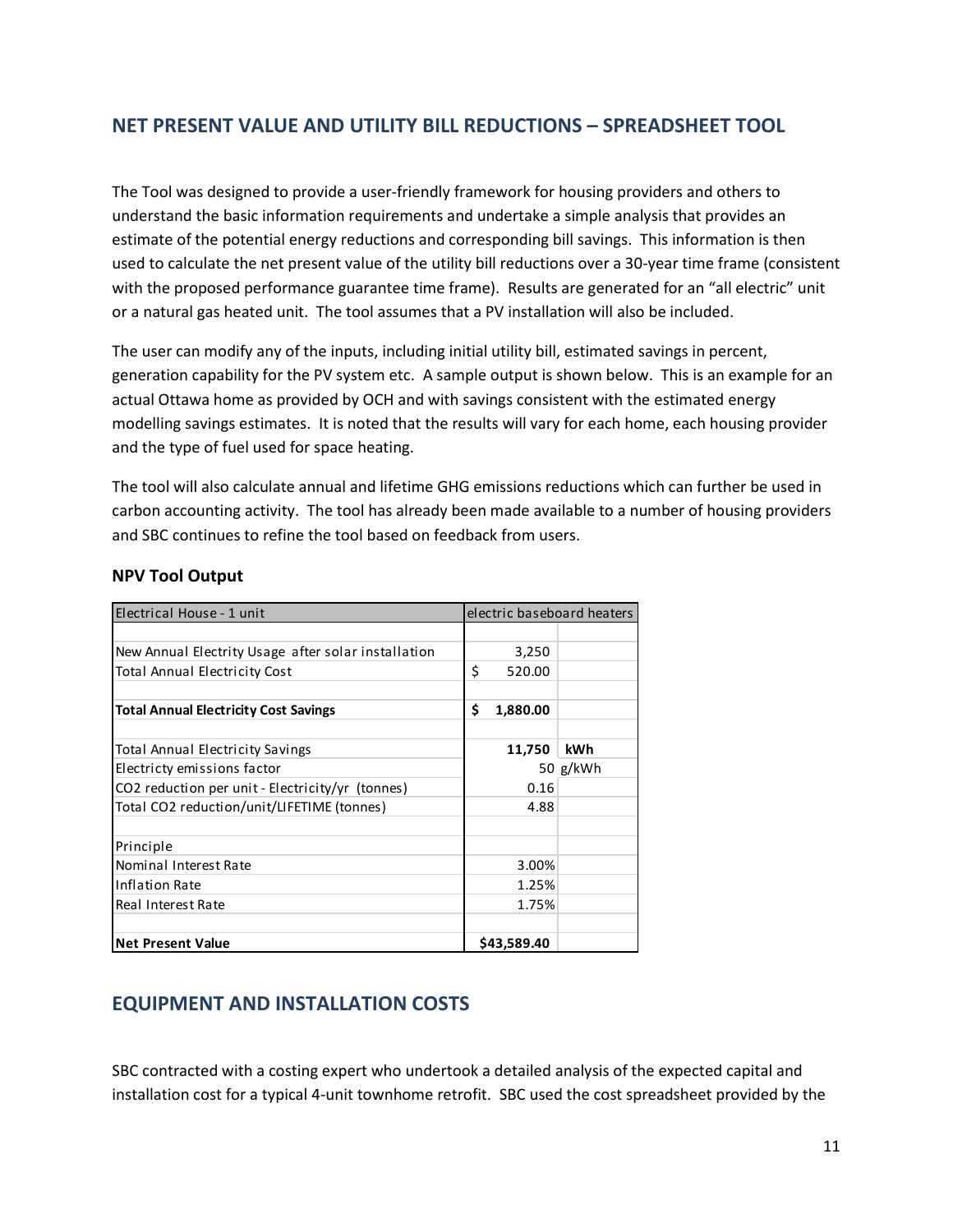ES International team to allow for easy comparisons to other country's experience. The estimates were developed using both primary and secondary research and represent the best available information. While the analysis was done on the basis of 4 housing units, the estimates are provided on a cost per individual unit basis. Note as well that the NL experience indicates that the costs will decrease quickly as the scale increases and the various stakeholders and suppliers fine tune their processes. In the NL, the cost per unit decreased by more than 60% in 4 years.

|                   |                                                               | Per Unit      |
|-------------------|---------------------------------------------------------------|---------------|
| General Breakdown | Specific Item Description                                     | Estimate      |
| audit             | Modelling and site audit                                      | \$<br>750     |
| design            | <b>BIM and CAD</b>                                            | \$<br>375     |
| general           | Preparation (demolishion and ground work)                     | \$<br>2,606   |
| construction      | Facades (including openings)                                  | \$<br>40,164  |
| construction      | Floor                                                         | \$<br>540     |
| construction      | Roof including gutters and downspill                          | \$<br>34,209  |
| mechanicals       | HVAC (inc HRV boiler heatpump or air handling)                | \$<br>31,604  |
| mechanicals       | DHW (inc water heater, DWHR)                                  | \$<br>12,150  |
| mechanicals       | PV system (including racking and inverter)                    | \$<br>13,500  |
| mechanicals       | Interior ducting                                              | \$<br>3,500   |
| mechanicals       | Heat distribution hydronic or duct system)                    | \$<br>5,353   |
| mechanicals       | Water / Gas (changing and terminating connections)            | \$<br>450     |
| mechanicals       | Electric installation (including solar and induction cooking) | \$<br>975     |
| general           | Other costs (workspace, measurement, scaffold)                | \$<br>1,000   |
| <b>Sub-Total</b>  | Equipment                                                     | \$<br>147,176 |
| construction      | Side facade (per unit)                                        | \$<br>4,468   |
| Added overhead    | Architects                                                    | \$<br>2,125   |
| Added overhead    | Engineering                                                   | \$<br>1,000   |
| Added overhead    | General cost                                                  | \$<br>5,588   |
| Added overhead    | Contractor profit                                             | \$<br>5,968   |
| Sub-Total         | <b>Construction</b>                                           | \$<br>19,149  |
|                   |                                                               |               |
| <b>Total</b>      | excl. HST                                                     | \$166,325     |

#### **Cost per Unit – Equipment and Construction**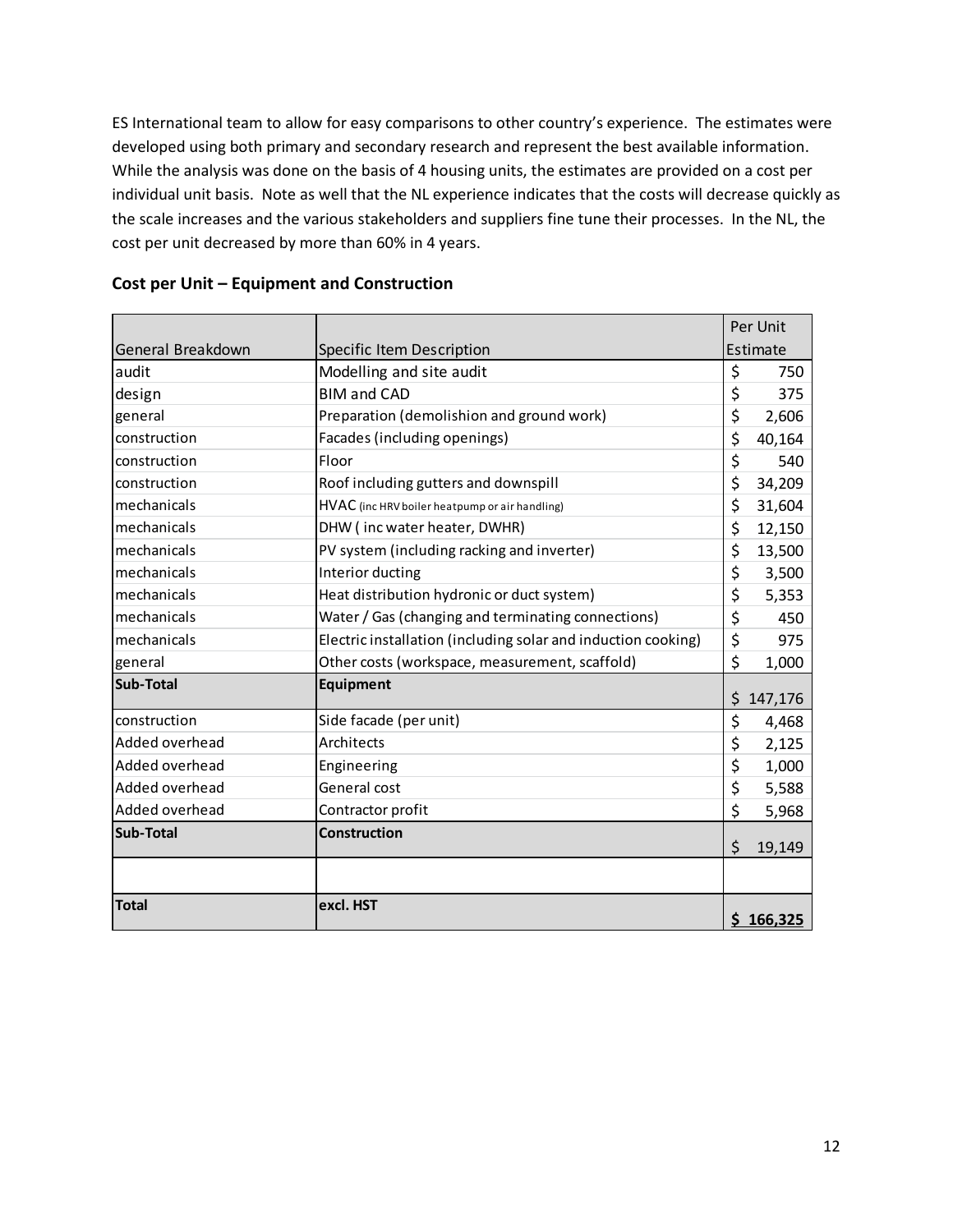<span id="page-14-0"></span>**APPENDIX – WORKSHOP PARTICIPANTS**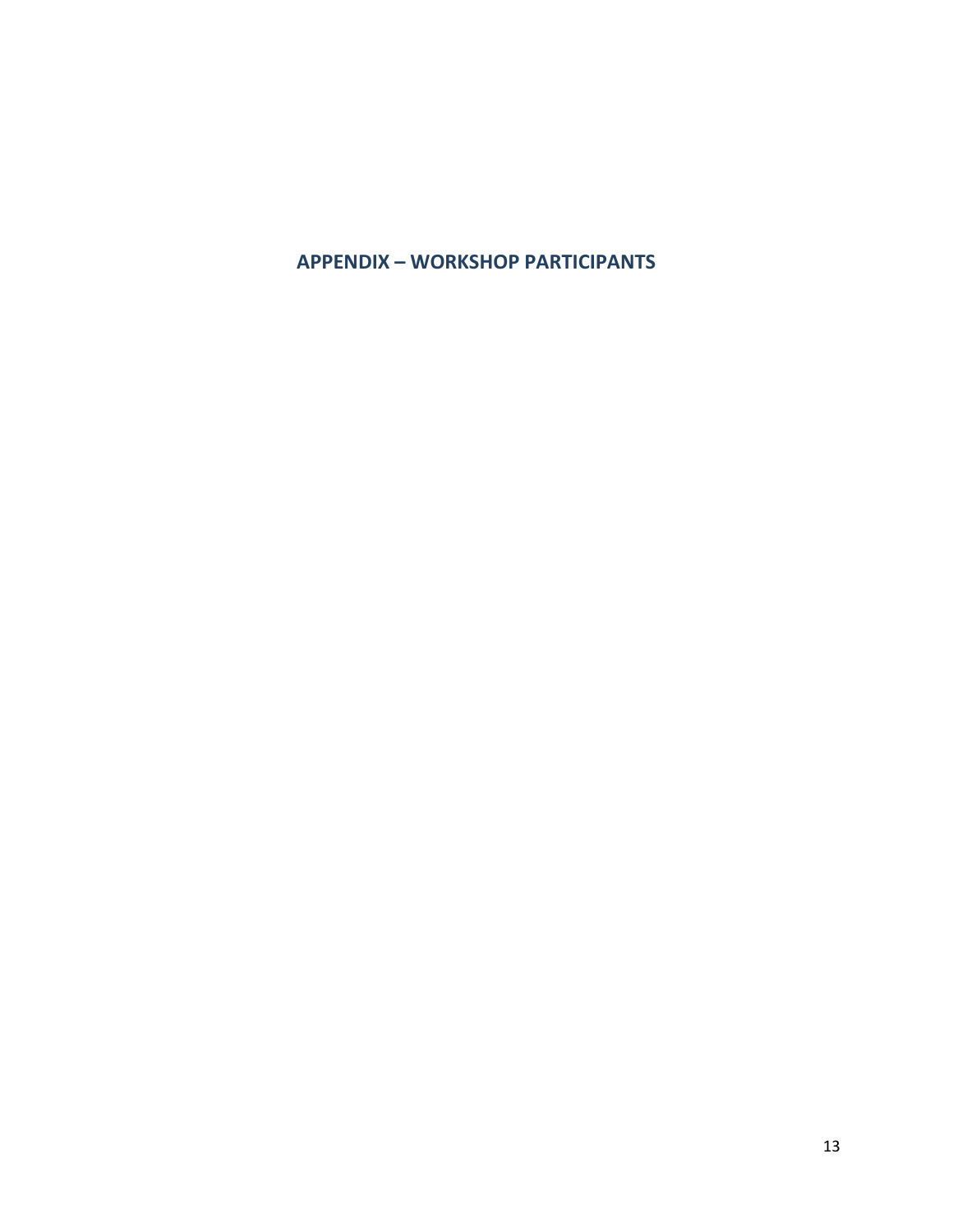|                           | Toronto Energiesprong Workshop Attendees |                                    |  |  |  |  |
|---------------------------|------------------------------------------|------------------------------------|--|--|--|--|
| Name                      | Company                                  | <b>Email</b>                       |  |  |  |  |
| Alex Lukachko             | <b>RDH Building Science</b>              | alex@rdh.com                       |  |  |  |  |
| Alexnder Kok              | Dutch Consulate                          | alexander.kok@minbuza.nl           |  |  |  |  |
| Amar Kalsi                | Cansel                                   | Amar.Kalsi@cansel.ca               |  |  |  |  |
| Anil Parekh               | CanmetENERGY                             | anil.parekh@canada.ca              |  |  |  |  |
| Anna Little               | Ministry of Housing                      | Anna.Little@ontario.ca             |  |  |  |  |
| Anne van-Leeuwen          | <b>Dutch Consulate</b>                   | anne-van.leeuwen@minbuza.nl        |  |  |  |  |
| Ashleigh Papakyriakou     | <b>Ryerson University</b>                | ampapaky@uwaterloo.ca              |  |  |  |  |
| <b>Barron Meyerhoffer</b> | <b>Ottawa Community Housing</b>          | Barron Meyerhoffer@och.ca          |  |  |  |  |
| <b>Bob Bach</b>           | Sustainable Buildings Canada             | bbach@energyprofiles.com           |  |  |  |  |
| <b>Brandon Wilbur</b>     | <b>Ryerson University</b>                | bwilbur@rverson.ca                 |  |  |  |  |
| <b>Brian Purcell</b>      | Toronto Atmospheric Fund                 | bpurcell@taf.ca                    |  |  |  |  |
| <b>Bruce Manwaring</b>    | <b>Enbridge Gas Distribution</b>         | Bruce.Manwaring@enbridge.com       |  |  |  |  |
| <b>Bruno Mateo</b>        | <b>Acrytec Panels</b>                    | bmatteo@acrytecpanel.com           |  |  |  |  |
| Chloé Eynard              | <b>MVRDV NL</b>                          | Chloe Eynard@mvrdv.com             |  |  |  |  |
| Chris Buligan             | Ozz Solar                                | Cbuligan@ozzsolar.com              |  |  |  |  |
| Christopher Marleau       | Sustainble Buildings Canada              | cmarleau@sbcanada.org              |  |  |  |  |
| Clive Carr                | Mitsubishi                               | Clive.Carr@mesca.ca                |  |  |  |  |
| Constantine Eliadis       | Sustainble Buildings Canada              | celiadis@sbcanada.org              |  |  |  |  |
| Craig McIntyre            | <b>EQ Building Performance</b>           | cmcintyre@pemi.com                 |  |  |  |  |
| Daniel Jongtien           | <b>Benthem Crouwel Architects</b>        | djongtien@benthemcrouwel.nl        |  |  |  |  |
| Dave Petersen             | Outside In Design & Build                | dave@outsidein-designbuild.com     |  |  |  |  |
| Dave Wacker               | <b>Costing Specialist</b>                | dwacker@cogeco.ca                  |  |  |  |  |
| David Eckler              | Area Architects                          | deckler@areaarchitects.ca          |  |  |  |  |
| Deva Veylan               | <b>Ryerson University</b>                | dveylan@ryerson.ca                 |  |  |  |  |
| <b>Edward Vuong</b>       | <b>Ryerson University</b>                | e2vuong@ryerson.ca                 |  |  |  |  |
| Ellen Greenwood           | Greenwood & Associates                   | ellengreenwood@rogers.com          |  |  |  |  |
|                           |                                          |                                    |  |  |  |  |
| Emmy Scholten             | Dutch Consulate                          | Emmy.Scholten@minbuza.nl           |  |  |  |  |
| Chris Timusk              | George Brown                             | ctimusk@georgebrown.ca             |  |  |  |  |
| Gord Anderson             | Region of Peel                           | gord.anderson@peelregion.ca        |  |  |  |  |
| Graeme Kondruss           | George Brown                             | GKondruss@georgebrown.ca           |  |  |  |  |
| Grant Mason               | <b>Ryerson University</b>                | grant.mason@ryerson.ca             |  |  |  |  |
| Greg Allen                | <b>Rivercourt Engineering</b>            | greg.allen@rivercourt.ca           |  |  |  |  |
| Jasper van den Munckhof   | Energiesprong                            | jasper@energiesprong.eu            |  |  |  |  |
| Jennifer Cittadini        | <b>Enbridge Gas Distribution</b>         | Jennifer. Cittadini@enbridge.com   |  |  |  |  |
| Jessica Webster           | CanmetENERGY                             | jessica.webster@canada.ca          |  |  |  |  |
| John Gladki               | <b>Gladki Planning Associates</b>        | john@gladkiplanning.com            |  |  |  |  |
| John Mealey               | North Shore Canada                       | jmealey@northshorecanada.ca        |  |  |  |  |
| Karen Eccles              | Durham Housing                           | Karen.Eccles@durham-housing.com    |  |  |  |  |
| Keir Brownstone           | Toronto Community Housing Corp.          | Keir.Brownstone@torontohousing.ca  |  |  |  |  |
| Larry Brydon              | Sustainable Buildings Canada             | lbrydon@cricketenergy.com          |  |  |  |  |
| Len Gurunlian             | <b>WSP Group</b>                         | Len.Gurunlian@wspgroup.com         |  |  |  |  |
| Len Hart                  | <b>Alectra Utilities</b>                 | Lenard.Hart@alectrautilities.com   |  |  |  |  |
| Liat Margolis             | University of Toronto                    | liat.margolis@daniels.utoronto.ca  |  |  |  |  |
| Maarten Hajer             | Utrecht University                       | m.a.hajer@uu.nl                    |  |  |  |  |
| Margie Carlson            | <b>ONPHA</b>                             | Margie.Carlson@onpha.org           |  |  |  |  |
| Mark Carver               | CanmetENERGY                             | <u>mark.carver@canada.ca</u>       |  |  |  |  |
| Maureen Farrell           | Sustainable Buildings Canada             | mfarrell@sbcanada.org              |  |  |  |  |
| <b>Merten Nefs</b>        | Deltametropolis Association NL           | merten.nefs@deltametropool.nl      |  |  |  |  |
| Michelle Sawka            | <b>TRCA</b>                              | msawka@trca.on.ca                  |  |  |  |  |
| Michelle Xuereb           | Quadrangle Architects                    | mxuereb@quadrangle.ca              |  |  |  |  |
| Mike Singleton            | Sustainable Buildings Canada             | mike-singleton@rogers.com          |  |  |  |  |
| Mike Whelpley             | Cricket Comfort                          | mwhelpley@cricketcomfort.com       |  |  |  |  |
| Mike Williams             | RWDI                                     | mike.williams@rwdi.com             |  |  |  |  |
| Nathalie de Vries         | <b>MVRDV</b>                             | nathaliedevries@mvrdv.com          |  |  |  |  |
| Noortje ter Heege         | <b>Benthem Crouwel Architects</b>        | nterheege@benthemcrouwel.nl        |  |  |  |  |
| Paul Gerretsen            | Deltametropolis Association NL           | paul.gerretsen@deltametropool.nl   |  |  |  |  |
| <b>Richard Zhang</b>      |                                          | Richard.Zhang@york.ca              |  |  |  |  |
| Robert Plitt              | Evergreen                                | rplitt@evergreencityworks.ca       |  |  |  |  |
| Ron Van Erck              | Energiesprong                            | ron@energiesprong.eu               |  |  |  |  |
| Alan Fung                 | <b>Ryerson University</b>                | alanfung@ryerson.ca                |  |  |  |  |
| Sarah Jones               | Sustainable Buildings Canada             | sjones@sbcanada.org                |  |  |  |  |
| Sean Botham               | CityHousing Hamilton                     | Sean.Botham@hamilton.ca            |  |  |  |  |
| Shahrzad Soudian          | Ryerson                                  | shahrzad.soudian@ryerson.ca        |  |  |  |  |
| Shaun Joffe               | Great Gulf                               | shaun.joffe@greatgulf.com          |  |  |  |  |
| Silvio Plescia            | <b>CMHC</b>                              | splescia@cmhc-schl.gc.ca           |  |  |  |  |
|                           |                                          |                                    |  |  |  |  |
| Andres Castro             | George Brown                             | Andres.CastroMorera@georgebrown.ca |  |  |  |  |
| Tad Putyra                | <b>Great Gulf</b>                        | tad@greatgulf.com                  |  |  |  |  |
| Teresa Liu                | <b>Ryerson University</b>                | teresa.liu@ryerson.ca              |  |  |  |  |
| Tracy Greig               | Durham Housing                           | Tracy.Greig@durham-housing.com     |  |  |  |  |
| Xavier Mendieta           | <b>Ryerson University</b>                | cmendieta@ryerson.ca               |  |  |  |  |
| Ya'el Santopinto          | Era Architects                           | vaels@eraarch.ca                   |  |  |  |  |